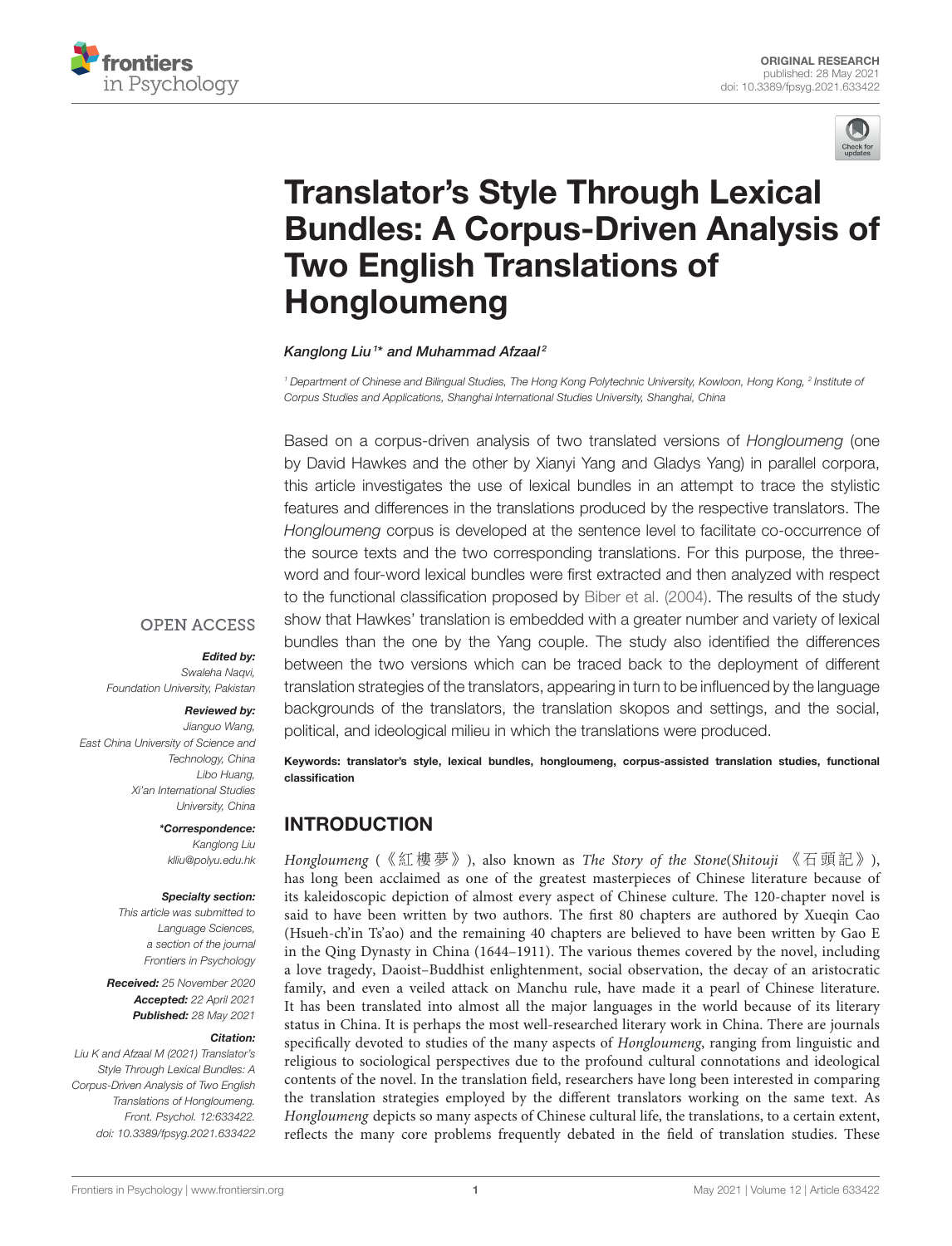include questions over whether translators should adopt a domesticating or foreignizing approach in rendering the culturespecific items in the novel, strike a balance between readability and the source-text cultural elements or empoly an appropriate translation technique in translating this classic literary work.

In recent years, corpus-based techniques have been fruitfully applied to the investigation of translated literary works like Hongloumeng to examine the translational features of the texts. Baker in a number of her research [1993;](#page-8-0) [1995;](#page-8-1) [1996;](#page-8-2) [2004](#page-8-3) has greatly advanced the corpus-based methodology to examine the linguistic features of translational language. Following [Frawley \(1984\)](#page-9-1) that translational language is considered the "third code" distinctive from both source and target languages, Baker proposed the well-known translation universals (TUs) hypotheses that are concerned with the unique features of translational language for corpus-based investigations. Since then, there has been an increase in the number of corpusbased studies and many were carried out with the aim of testing the TU hypotheses. The TUs examined include simplification [\(Malmkjær, 1997;](#page-9-2) [Laviosa, 1998\)](#page-9-3), explicitation [\(Øverås, 1998;](#page-9-4) [Olohan and Baker, 2000;](#page-9-5) [Olohan, 2003\)](#page-9-6), normalization [\(Kenny,](#page-9-7) [2001,](#page-9-7) [2017\)](#page-9-8), leveling out [\(Laviosa-Braithwaite, 1996\)](#page-9-9), and unique item hypothesis [\(Eskola, 2004;](#page-9-10) [Tirkkonen-Condit, 2004\)](#page-9-11).

Despite the dearth of research on TU, the universality of translated texts has been controversial and increasingly challenged by recent corpus-based research. For example, researchers have found that other variables such as source language [\(Williams, 2005;](#page-9-12) [Ferraresi et al., 2018\)](#page-9-13) and genre [\(Kruger and Van Rooy, 2012\)](#page-9-14) can affect the profiling of translated texts besides translation status. As different translators speak different first languages, come from different backgrounds, receive different professional training, and serve different translation purposes, stylistic variance, which can distinguish a translator's style, unavoidably exists. In comparison with the controversies surrounding the concept of TUs, corpus-assisted translation style research using similar measures is relatively less disputable and has been fruitfully pursued in the field of translation studies. [Shrefler \(2010\)](#page-9-15) and [Mastropierro \(2018\)](#page-9-16) are among the scanty studies, which examined and explained how quantifiable features such as lexical bundles can help us better describe and better understand a translator's style. Using the functional classification proposed by [Biber et al. \(2004\)](#page-9-0), [Shrefler \(2010\)](#page-9-15) adopted a corpus-based approach to compare two German translations, at different times, of Bible, with the aim to test the correlation between readability and the density of lexical bundles. He found that Luther's version used more organization markers, rendering reading easier for people at that time; at the same time, the lack of referential bundles may also hinder reading. Lexical bundles is an important parameter for studying translator's style in other studies as well, for example, [Lee \(2013\)](#page-9-17) also applied the same functional classification and found that Korean news translators intentionally limited the use of hedging bundles, which are conventional in Korean news language. This is a special phenomenon exclusive to Korean news translators. When comparing professional and student translators' works, [Novita and Kwary \(2018\)](#page-9-18) found that professional translators used more types of lexical bundles and more frequently; they further concluded that the use of lexical bundles is correlated to the translator's proficiency of the target language, which is in line with [Paquot's \(2013\)](#page-9-19) findings that non-native English speakers are likely influenced by their first language (L1 transfer) and use lexical bundles differently.

The studies discussed earlier show that quantifying stylistic features like lexical bundles can shed light on translator's styles. Traditionally, researchers have tended to adopt a phraseological approach to investigating the structure and functions of multiword language units with the aim of using linguistic labels and criteria to describe formulaic language (e.g., [Cowie, 1998\)](#page-9-20). Apart from "lexical bundles" [\(Biber and Conrad, 1999;](#page-9-21) Biber et al., [2003,](#page-9-22) [2004\)](#page-9-0), a number of terms have been used to refer to the recurrent strings of a pre-established number of words, such as "formulaic sequences" [\(Simpson-Vlach and Ellis, 2010\)](#page-9-23), clusters [\(Mastropierro, 2018\)](#page-9-16), multi-word units [\(Mitkov et al.,](#page-9-24) [2018\)](#page-9-24), and "n-grams" [\(Mahlberg, 2013,](#page-9-25) p. 48). The corpus-based methods take a completely different approach by calculating the frequency of the word strings in a corpus, a feature that was previously overlooked but prevalent in natural language. As demonstrated by the recent studies mentioned above, we can see that by counting the frequency and categorizing the functions of lexical bundles one can draw insights of translators' idiosyncratic style (e.g. over use of organization markers). Despite the plentiful Hongloumeng translation research produced every year, many fail to discuss the subtle difference between David Hawkes' and Yang couple's translation versions with quantifiable empicial evidence. As comparing the two translations without quantifiable evidence is apparently subjective and opinionated, we argue that at least the frequencies, if not more, of the stylistic features in question should be compared with lend stronger evidence to analyze literary translations, especially of monumental literary masterpieces like Hongloumeng. This article demonstrates how to use corpus linguistic methods to benefit and assure the quality of literary translation studies in a scientific manner. Lexical bundles were taken as an entry point to probe into the different translation styles of the two Hongloumeng translators since lexical bundles have yielded fruitful findings in other translation style research. The main goal of the current study was to investigate the "translator's style" [\(Baker, 2000\)](#page-8-4) in two English versions of Hongloumeng, by addressing the following two research questions: (1) How are lexical bundles differently represented in the two English translations of Hongloumeng? (2) What are the possible factors that lead to such differences between the two translation versions of Hongloumeng?

# **METHODOLOGY**

The concept of "translator's style" put forward by Baker has a direct connection with corpus-based translation studies. Huang and Chu [\(2014\)](#page-9-26) conducted a detailed review on the translator's style and proposed that there are two models in this area of research, namely the monolingual comparable corpus (e.g., [Laviosa, 1998;](#page-9-3) [Olohan and Baker, 2000;](#page-9-5) [Olohan, 2003;](#page-9-6) [Chen,](#page-9-27) [2006\)](#page-9-27) and the parallel model (e.g., [Øverås, 1998;](#page-9-4) [Kenny, 2001\)](#page-9-7), with the first one looking at textual features of translations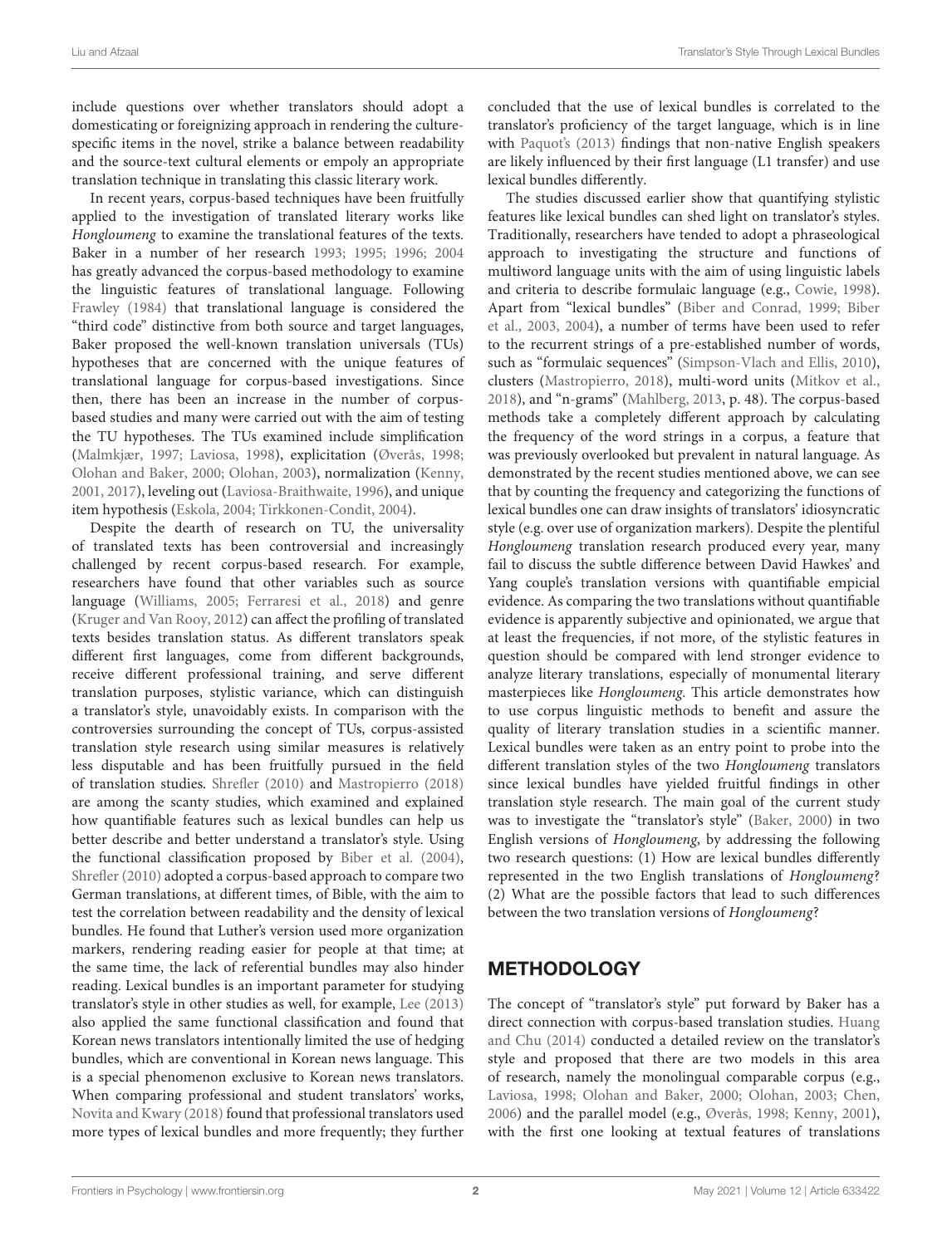Liu and Afzaal Translator's Style Through Lexical Bundles

without the same Source Text (ST) and the latter with the same ST. The methodology proposed by [Baker \(2000\)](#page-8-4) in which she selected the English translations of two translators from the Translated English Corpus (TEC) for investigating the distinctive features of the respective translator is deemed to be one of the comparable models. The method proposed by [Baker \(2000\)](#page-8-4) has been adopted in a number of studies to investigate distinctive features of translator style. Such research ranges from investigating the use of contracted forms by two different translators [\(Olohan, 2003\)](#page-9-6) to inquiring into the stylistic differences in the use of foreign words in translations [\(Saldanha,](#page-9-28) [2011\)](#page-9-28). In all these studies, the translations were analyzed and compared without direct reference to the ST.

The comparison of target texts (TTs) without reference to the same ST can be problematic because the stylistic differences cannot be directly attributed to the translator(s) due to the possibility of the influence of multiple styles of ST-related elements. Hence, [Mastropierro \(2018,](#page-9-16) p. 242) has strongly argued for the need to make use of the parallel model in investigating the translator's style because such a model "would facilitate the process of attributing stylistic features to the translator alone." Applying the parallel model in which the ST was taken as one variable for analysis and comparison, [Bosseaux \(2004,](#page-9-29) [2007\)](#page-9-30) specifically looked into indirect speech within Virginia Woolf's novels and their corresponding French translations. Her main aim was to uncover "the nature of the translator's discursive presence by exploring certain narratological aspects of the relation between the originals and translations" [\(Bosseaux,](#page-9-29) [2004,](#page-9-29) p. 107), including deixis, modality, transitivity, and free indirect discourse. [Winters \(2004a,](#page-9-31)[b,](#page-9-32) [2007,](#page-9-33) [2009\)](#page-9-34) also made use of a similar methodology to examine differences in translator's style by inquiring into the German translations of F. S. Fitzgerald's The Beauty and Damned. This entailed comparing the distinctive use of modal particles, loan words, code switches and speechact report verbs in the translations of the novel produced by two different translators. The results show that the two translations differ to a great extent in all these aspects. Therefore, the current study was based on the parallel model. The aim of the study was to identify and compare the use of lexical bundles in the two English translations of Hongloumeng. In line with the idea that "source–target relationships and questions of similarity and difference are intrinsic to the investigation of translational phenomena" [\(Halverson, 2007,](#page-9-35) p. 109), this study took the view that the ST, among a number of possible factors, exerted a particularly significant influence on the TT. Thus, the parallel model was viewed as being clearly advantageous for studying the stylistic differences in translations produced by different translators.

The corpus for the study comprises the first 15 chapters of Hongloumeng (in Chinese) published by People's Literature Press and two corresponding English translations, one by David Hawkes (hereinafter "Hawkes") and the other by the Yang spouses (hereinafter "Yangs"). The corpus has been aligned at the sentence level for facilitating co-occurrence of the ST and its two corresponding translations. The Chinese portion of the corpus contains 91,173 Chinese characters, with the Hawkes translation comprising 89,396 running words and the Yangs <span id="page-2-0"></span>TABLE 1 | Example of expanding lexical bundle in Hawkes.

| Length |     |      |      |    |      |     |
|--------|-----|------|------|----|------|-----|
| 3      | you | will | have |    |      |     |
| 4      | you | will | have | to |      |     |
| 5      | you | will | have | to | read |     |
| 6      | you | will | have | to | read | the |

<span id="page-2-1"></span>TABLE 2 | Example of expanding lexical bundle in Yangs.

| Length |    |     |      |    |     |      |
|--------|----|-----|------|----|-----|------|
| 3      | on | the | edge |    |     |      |
| 4      | on | the | edge | Οf |     |      |
| 5      | on | the | edge | of | the |      |
| 6      | on | the | edge | Οf | the | kang |

translation consisting of a total of 67,649 running words plus 761 words of footnotes. The study used a corpus tool Wordsmith 6.0 [\(Scott, 2012\)](#page-9-36) to retrieve the lexical bundles. The three-word, fourword, five-word and six-word lexical bundles were searched and retrieved using the Wordlist function of Wordsmith. The lexical bundles were then cross-tabulated, categorized, and compared using Microsoft Excel. It should be noted that the shorter lexical bundles are often contained in larger ones. For instance in **[Tables 1](#page-2-0)**, **[2](#page-2-1)**, the six-word bundles taken from Hawkes and Yangs show that the small bundles are part of the larger bundles. As prefabricated chunks stored in the memory, these bundles work as building blocks for the formation of the larger ones.

[Biber et al. \(1999\)](#page-9-37) pinpointed that three-word lexical bundles are "extremely common" collocational patterns whereas fourword bundles up are more phrasal and uncommon in nature. This is confirmed by our preliminary analysis: in comparison to three-word bundles, four-word bundles were found to occur to a relatively lesser extent but nonetheless provided an entry point for a more detailed analysis of unique bundle use in the two translation versions; four-word clusters also appeared to be preferred over the five-word bundles as the latter occurred far less frequently in the texts, thus posing the potential problem of underuse. Since the current study aims to study and compare the lexical bundles as a parameter to pinpoint different translators' style, we are interested in the signature four-word bundles indeed. Hence, this paper mainly investigated the lexical bundles by systematically studying the four-word lexical bundles in both translations.

This study focused on lexical bundles that appeared at least five times in either of the English texts. In addition to a comparative study of the number of lexical bundles at each length, the decreased rate of the number of lexical bundles as a result of the length increase was also investigated. Therefore, the top 20 four-word lexical bundles of each English translation were categorized using this taxonomy before the frequency levels off after seven (as mentioned, the minimum frequency of lexical bundles were set at five occurrences). A special focus was also accorded to examining the nature of these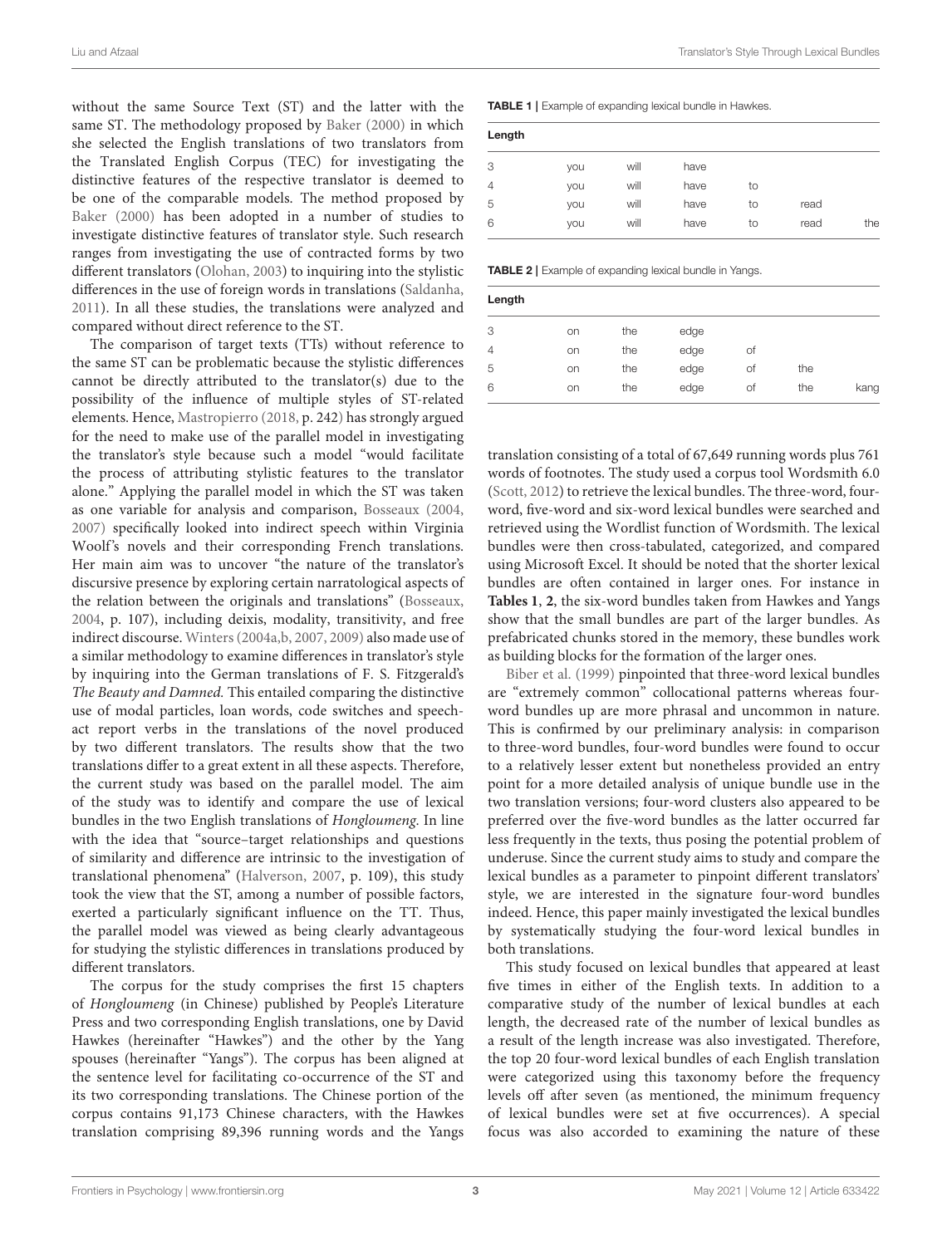<span id="page-3-0"></span>

| TABLE 3   Statistical comparison of lexical bundles. |  |
|------------------------------------------------------|--|
|------------------------------------------------------|--|

| Number of words |              | <b>Hawkes</b> | Yangs        |               |  |  |
|-----------------|--------------|---------------|--------------|---------------|--|--|
|                 | <b>Types</b> | <b>Tokens</b> | <b>Types</b> | <b>Tokens</b> |  |  |
| Three           | 2,192        | 10,346        | 1,331        | 5,914         |  |  |
| Four            | 429          | 1,781         | 240          | 931           |  |  |
| Five            | 100          | 390           | 54           | 196           |  |  |
| <b>Six</b>      | 20           | 78            | 18           | 59            |  |  |

bundles and their functions in the text. The lexical bundles were categorized with reference to the functional classification of four-word lexical bundles proposed by [Biber et al. \(2004\)](#page-9-0). The framework includes "stance expressions" which express epistemic or attitudinal/modal stances, "discourse organizers" which help introduce/focus or clarify/elaborate topics, "referential expressions" which identify focus and imprecision or specify attributes and time, and "special conversational functions." A qualitative study of the functional variety and nature of these lexical bundles was then conducted to probe into the salient features of the translated texts.

# RESULTS

Based on the comparison of lexical bundles, the quantitative results of the two Hongloumeng translations have been presented in this section. **[Table 3](#page-3-0)** shows the number of lexical bundles of varying lengths. First, the data suggest that as the number of lexical bundles found in the texts decrease, the bundle length increases. Second, in comparing the incidence of lexical bundles in Hawkes and Yangs, it is found that the Hawkes translation contains more types and tokens of lexical bundles than Yangs in all bundle lengths. Third, except for the six-word lexical bundles, the decrease rate of the number of types and tokens as length increases is greater on average in Yangs than in Hawkes. For example, while the number of the types and tokens of four-word lexical bundles of Hawkes is 19.6 and 17.2% of the previous length, they are relatively lower in Yangs (18 and 15.7%, respectively). The analysis also shows that the lexical bundles account for a much greater proportion of the text in Hawkes than they do in Yangs. For example, the three-word bundles, with a total of 10,346 words, account for 11.6% of the text in Hawkes. In contrast, the Yangs features only 1,331 occurrences of three-word lexical bundles with a total of 5,914 words, thus accounting for only 8.7% of the corpus.

**[Tables 4](#page-4-0)**, **[5](#page-5-0)** present the top 20 most frequent four-word lexical bundles found in the translations by Hawkes and Yangs. However, the contractions are treated as two words. For example, "don't" is a contraction that is short for "do not," the apostrophe in "don't" takes the place of the missing "o," and in the current study "don't" is treated as two words, namely "do not."

# Lexical Bundles in Patterns

As **[Tables 4](#page-4-0)**, **[5](#page-5-0)** show, in both translations, referential expressions account for more than half of the four-word bundles retrieved. They are used to refer to characters and places of the novel and

a variety of entities. This is particularly the case in Yangs. In Hawkes, the top 20 four-word lexical bundles present a variety of structural patterns. The majority of the bundles are referential expressions, but among the 13 referential expressions, six refer to people, six comprise place names, two indicate tangible framing attributes (Nos. 12 and 15) and two refer to intangible framing attributes (Nos. 10 and 11). The rest of the seven four-word bundles are either discourse organizers or stance expressions. Thus, in addition to people and place bundles, there are still 11 other bundles in Hawkes, thus suggesting the use of a greater bundle variety than in Yangs. On the contrary, **[Table 5](#page-5-0)** shows that the most of the bundles in Yangs are referential in nature. There are 17 referential expressions and two stance expressions ("if you don't" and "there's no need"). One bundle (No. 7) cannot fit into the functional categories proposed by [Biber et al. \(2004\)](#page-9-0). However, these bundles are predominantly people (10 instances) and place names (five instances). The other two bundles (Nos. 7 and 16) are actually part of the five-word bundle "on the edge of the." It can be seen here that discourse organizers in Yangs are not used to the same extent as in Hawkes. Clearly, Hawkes has a greater number and variety of bundles than Yangs.

# Lexical Bundles in Context

As stated in the above section, the majority of lexical bundles in Yangs comprise people and place names, which are storyexclusive and comparatively less relevant to study translator's style. In view of this, these people and place bundles were excluded in the qualitative analysis. With the exclusion of these bundles, 11 other bundles are left in Hawkes and four remain in Yangs. The investigation of the contextual use of the bundles was based on the 11 bundles found in Hawkes, with special focus on comparing the extent to which Hawkes diverges from Yangs in the use of these bundles in actual translations. Due to the vast number of translation examples, only certain typical excerpts were selected for scrutiny.

#### Hawkes: I don't know

The lexical bundle "I don't know" occurs 14 times in Hawkes and only six times in Yangs. Apparently, Hawkes is more inclined to render the text using this bundle than Yangs. According to [Aijmer](#page-8-5) (p. 158), "I don't know occurs in an interactionally and pragmatically interesting position where it marks a steppingstone to what comes next, signaling the starting-point of a speaker perspective." She further points out:

I don't know can, for instance, have the polite function of conveying deference or of softening an assertion or it can have mainly a speech management function to facilitate production and processing by adding to the coherence of the discourse (2009, p. 157).

In Example (1), the Yangs uses "don't think you can fool me" while Hawkes uses more words to convey the same idea by adding "do you think" before "I don't know" and the sentence seems more colloquial and conversation-like. This is also the case with Example (2) where Hawkes uses "I don't know" while the Yangs uses "Do tell me" for translation. In these two examples, we can also see a difference in terms of the perspective of interpretation.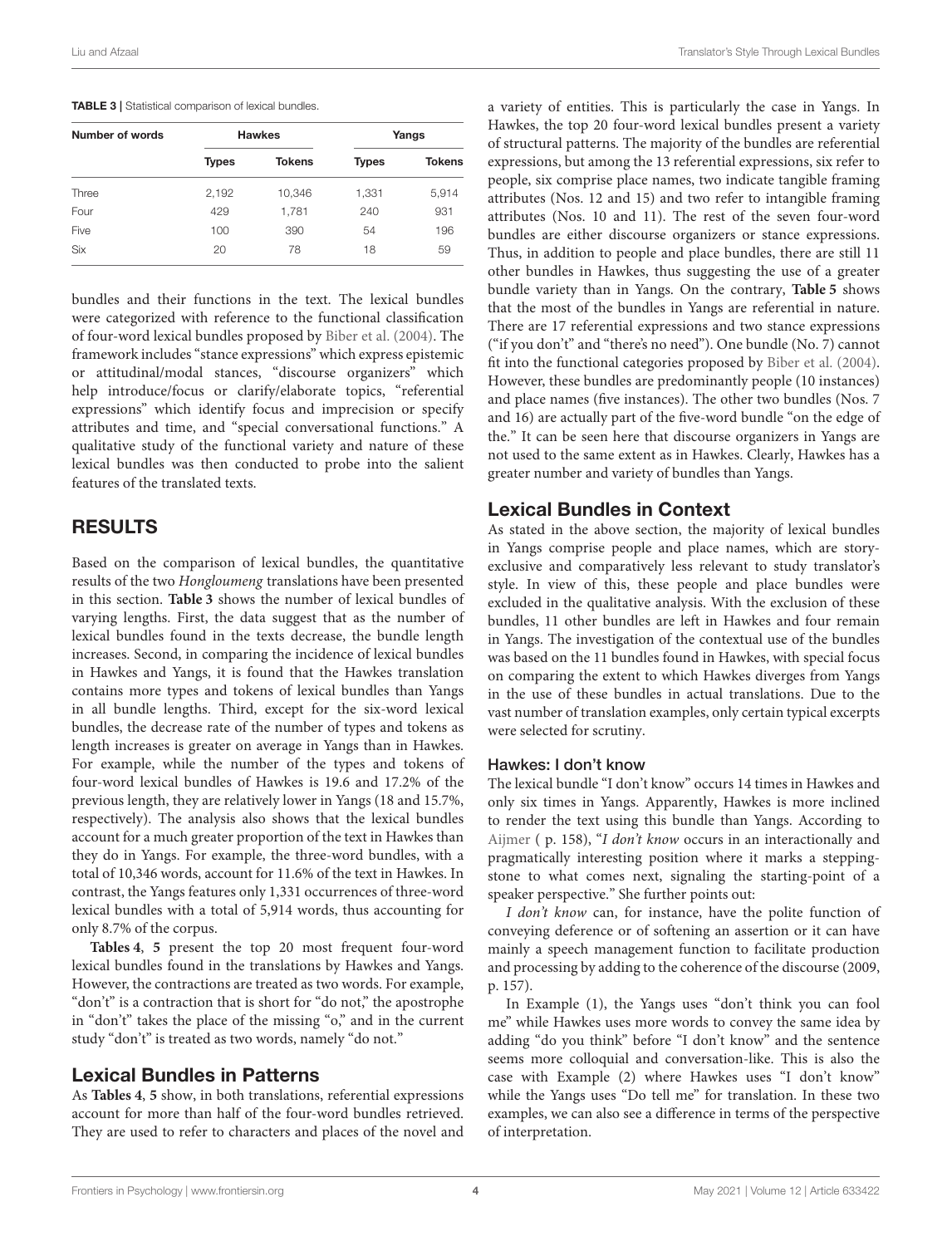<span id="page-4-0"></span>

|  |  |  |  |  |  |  | TABLE 4   Top 20 most frequent four-word lexical bundles in Hawkes. |
|--|--|--|--|--|--|--|---------------------------------------------------------------------|
|--|--|--|--|--|--|--|---------------------------------------------------------------------|

| N  | Freq.          |         | Four-word lexical bundles |             |         | <b>Function</b>      | Category                     |
|----|----------------|---------|---------------------------|-------------|---------|----------------------|------------------------------|
|    | 67             | zhou    | rui                       | $\mathbb S$ | wife    | Referential          | Person                       |
| 2  | 14             |         | don                       |             | know    | Stance expressions   | Topic introduction           |
| 3  | 13             | the     | rong                      | guo         | mansion | Referential          | Place                        |
| 4  | 12             | members | of                        | the         | clan    | Referential          | Person                       |
| 5  | 12             | the     | ning                      | guo         | mansion | Referential          | Place                        |
| 6  | 11             | of      | the                       | ning        | guo     | Referential          | Place                        |
| 7  | 11             | said    | zhou                      | rui         | S       | N/A                  | Person                       |
| 8  | 9              | at      | the                       | same        | time    | Discourse organizers | Time                         |
| 9  | 9              | if      | you                       | don         |         | Stance expressions   | attitudinal/modality stance  |
| 10 | $\mathsf 9$    | in      | the                       | midst       | of      | Referential          | Intangible framing attribute |
| 11 | 8              | in      | the                       | course      | of      | Referential          | Intangible framing attribute |
| 12 | 8              | in      | the                       | form        | of      | Referential          | Tangible framing attribute   |
| 13 | 8              | it      | would                     | be          | a       | stance Expressions   | Attitudinal/modality stance  |
| 14 | 8              | lady    | xing                      | and         | lady    | Referential          | Person                       |
| 15 | 8              | the     | edge                      | of          | the     | Referential          | Tangible framing attribute   |
| 16 | 8              | xing    | and                       | lady        | wang    | Referential          | Person                       |
| 17 | 7              | as      | soon                      | as          | they    | discourse organizers | time                         |
| 18 | $\overline{7}$ | bao     | yu                        | and         | qin     | Referential          | Person                       |
| 19 | 7              | by      | the                       | hand        | and     | Referential          | Body part                    |
| 20 | $\overline{7}$ | don     |                           | know        | what    | Stance expressions   | Attitudinal/modality stance  |

(1) ST: 每日家偷狗,爬灰的爬灰,小叔子的小叔子,我什 不知道?

Hawkes: Up to their dirty little tricks every day. I know. Fatherin-law pokes in the ashes. Auntie has it off with nervy. Do you think I don't know what you're all up to?

Yangs: Little did he expect to beget such degenerates, a houseful of rutting digs and bitches in heat, day in and day out scratching in the ashes and carrying on with younger brother-inlaw. Don't think you can fool me.

(2) ST:玉是一仙姑, 喜的忙作揖道: "神仙姐姐不知那, 如 今要往那去?

Hawkes: Observing delightedly that the lady was a fairy, Baoyu hurried forward and saluted her with a smile. "Madam fairy, I don't know where you have come from or where you are going to."

Yangs: Overjoyed by the apparition of this fairy, Pao-yu made haste to greet her with a bow." Sister Fairy." He begged with a smile. "Do tell me where you are from and whither you are going."

#### Hawkes: At the Same Time

The lexical bundle "at the same time" occurs nine times in Hawkes, but not found in Yangs. [Halliday and Hasan](#page-9-38) [\(1976,](#page-9-38) p. 242–243) lists this item as an example of a temporal conjunction for specifying conjunctive relations. This is the case in Example (3). It is evident that the rendering in Hawkes is more colloquial and closer to daily speech while the Yangs' version sounds more "written" than "spoken." On the other hand, Nesi and Basturkemen [\(2009,](#page-9-39) p. 34–35) states that although its residual

meaning suggests a temporal relationship, "at the same time" can also signal contrast. This is evident in Example (4), wherein Hawkes uses the bundle "at the same time" with the antecedent "yet" to convey a fluctuating succession of information. In Yangs, the rendering is rather straightforward as reflected by the use of the conjunction "and," which makes the translation appear rather plain when compared with the translation in Hawkes.

(3) ST: 熙了,忙悲喜道:"正是呢!我一了妹妹,一心都在 他身上了,又是喜,又是心,竟忘了老祖宗。

Hawkes: In obedience to the command Xi-feng at once exchanged her grief for merriment. 'Yes, of course. It was just that seeing my little cousin here put everything else out of my mind. It made me want to laugh and cry all at the same time. I'm afraid I quite forgot about you, Grannie dear.

Yangs: Hsi-feng switched at once from grief to merriment. "Of course," she cried. "I was so carried away by joy and sorrow at sight of my little cousin, I forgot our Old Ancestress.

```
(4) ST: 那 玉 合上眼,便惚惚的睡去, 似秦氏在前,
遂悠悠,了秦氏,至一所在。
```
Hawkes: As soon as Bao-yu closed his eyes he sank into a confused sleep in which Qin-shi was still there yet at the same time seemed to be drifting along weightlessly in front of him.

Yangs: Pao-yu fell asleep as soon as he closed his eyes and dreamed that Ko-ching was before him.

#### Hawkes: If You Don't

The lexical bundle "if you don't" functions as a stance expression according to the categorization offered by [Biber et al. \(2004\)](#page-9-0). It is used mainly for topic introduction or focus. As can be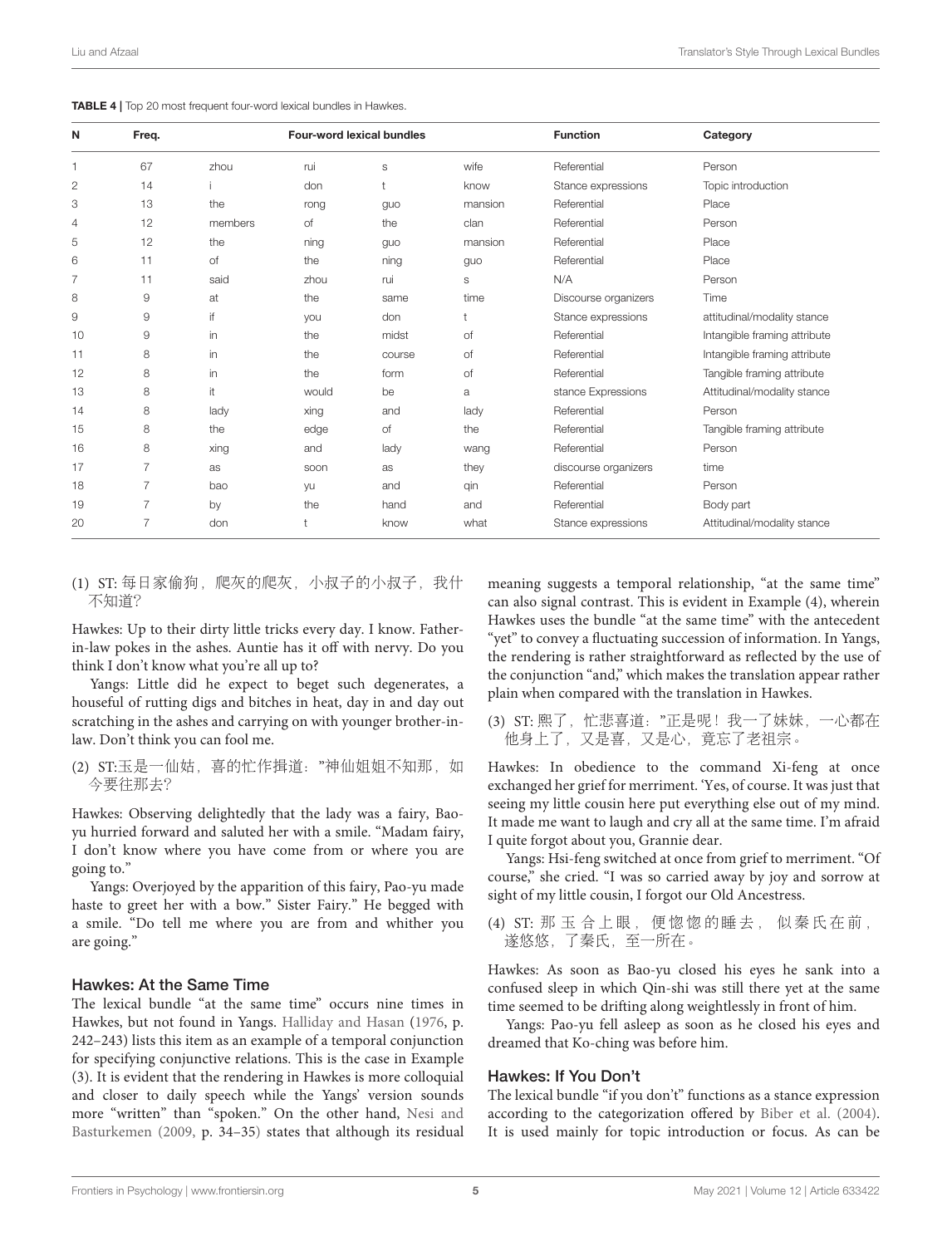<span id="page-5-0"></span>

| <b>TABLE 5</b>   Top 20 most frequent four-word lexical bundles in Yangs. |  |  |  |  |  |  |  |  |
|---------------------------------------------------------------------------|--|--|--|--|--|--|--|--|
|---------------------------------------------------------------------------|--|--|--|--|--|--|--|--|

| N  | Freq.          |        |        | Four-word lexical bundles |              | <b>Function</b>    | Category                    |
|----|----------------|--------|--------|---------------------------|--------------|--------------------|-----------------------------|
| 1  | 14             | the    | lady   | dowager                   | S            | Referential        | Person                      |
| 2  | 10             | to     | the    | lady                      | dowager      | Referential        | Person                      |
| 3  | 9              | of     | the    | jung                      | mansion      | Referential        | Place                       |
| 4  | 8              | hsing  | and    | lady                      | wang         | referential        | Person                      |
| 5  | 8              | if.    | you    | don                       | t            | Stance expressions | Attitudinal/modality stance |
| 6  | 8              | lady   | hsing  | and                       | lady         | Referential        | Person                      |
| 7  | 8              | on     | the    | edge                      | Οf           | Referential        | Tangible framing attribute  |
| 8  | 8              | pao    | yu     | and                       | chin         | Referential        | Person                      |
| 9  | 8              | the    | duke   | of                        | ningkuo      | Referential        | Person                      |
| 10 | 8              | yu     | and    | chin                      | chung        | Referential        | Person                      |
| 11 | 7              | chia   | sheh   | and                       | chia         | Referential        | Person                      |
| 12 |                | garden | of     | concentrated              | fragrance    | Referential        | Place                       |
| 13 | $\overline{7}$ | in     | the    | jung                      | mansion      | Referential        | Place                       |
| 14 | 7              | in     | the    | ning                      | mansion      | Referential        | Place                       |
| 15 | 7              | of     | the    | duke                      | of           | Referential        | Person                      |
| 16 | $\overline{7}$ | the    | edge   | of                        | the          | Referential        | Tangible framing attribute  |
| 17 | 7              | the    | garden | of                        | concentrated | Referential        | Place                       |
| 18 | 7              | the    | two    | of                        | them         | Referential        | Person                      |
| 19 | $\overline{7}$ | there  | S      | no                        | need         | Stance expressions | Attitudinal/modality stance |
| 20 | 7              | to     | pay    | his                       | respects     | N/A                | N/A                         |

seen in Example (5) from the Hawkes' version, "if you don't" functions as a speech–act conditional in which the performance "represented in the apodosis is conditional on the fulfillment of the state described in the protasis" [\(Sweetser, 1990,](#page-9-40) p. 118). In most cases, the if-clause speech–act conditionals are addresseeoriented by nature. Based on the examples taken from Hawkes, we can clearly see that Hawkes tends to adopt a second-person perspective, while the Yangs are inclined to use first-person perspective in translating the dialogues in this novel. Also, Yangs' renderings are relatively more direct and plainer, thus presenting a different locutionary force than the translations made by Hawkes. This is also the case in Example (6), wherein Hawkes uses "if you don't mind... I shall..." and the Yangs simply translate it into "do you mind...." Again, the use of speechact conditionals shows that Hawkes is more varied in terms of pragmatic functions.

## (5) ST: 不和我的可,若再的,咱刀子去白刀子出!

Hawkes: Well, I'll tell you something. You'd better watch out. Because if you don't, you're going to get a shiny white knife inside you, and it's going to come out red!

Yangs: "Shut up, and I'll overlook it. Say one word more, and I'll bury a white blade in you and pull it out red!"

(6) ST: 士慌的忙起身罪道:"恕之罪,略坐,弟即陪。

Hawkes: Shi-yin hurriedly rose up and excused himself: "I seem to have brought you here under false pretenses. I do hope you will forgive me. If you don't mind sitting on your own here for a moment, I shall be with you directly."

Yangs: Then Shin-yin excused himself, saying. "Forgive my rudeness. Do you mind waiting here for a few minutes?"

## Hawkes: In the Midst of; in the Course of; in the Form of

These three lexical bundles are all referential in nature and they are categorized as framing attributes. The two items "in the midst of" and "in the course of" are rather similar in meaning and they are both intangible framing attributes; "in the form of" is a tangible framing attribute. The two intangible attributes are not found in Yangs<sup>[1](#page-5-1)</sup> while there are six occurrences of "in the form of" in Yangs (as compared with eight occurrences in the Hawkes). Intangible framing attributes tend to be quite common in English academic prose [\(Biber et al., 2004;](#page-9-0) [Biber, 2006\)](#page-8-6). This difference is pertinent given that Hawkes and the Yangs belong to different cultural backgrounds. In Example (7), Hawkes uses "in the midst of discussing" while Yangs simply uses the present participle of a verb "discussing." In Example (8), "in the course of" is used by Hawkes while the Yangs simply use "during" to convey a similar idea. The tangible framing attribute "in the form of" is used in both Hawkes and Yangs, yet it appears twice as frequently in the former than in the latter. In Example (9), Hawkes uses a verb ("manifest") preceding the lexical bundle "in the form of" while the Yangs merely use the verb "transform." Clearly, the use of lexical bundles is more prevalent in Hawkes than in Yangs.

(7) ST: 黛玉同姊妹至王夫人,王夫人兄嫂的使家,又姨母 家姨母家遭人命官司等。

<span id="page-5-1"></span><sup>&</sup>lt;sup>1</sup>Since the cut-off rate of the lexical bundles is set at five, the lexical bundles which appear <5 were not extracted. For this reason, a further search was conducted to probe into the representation of these bundles in the Yangs corpus through function of Wordsmith. The search results show that "in the midst of" does not occur and "in the course of" occurs only one time in Yangs corpus.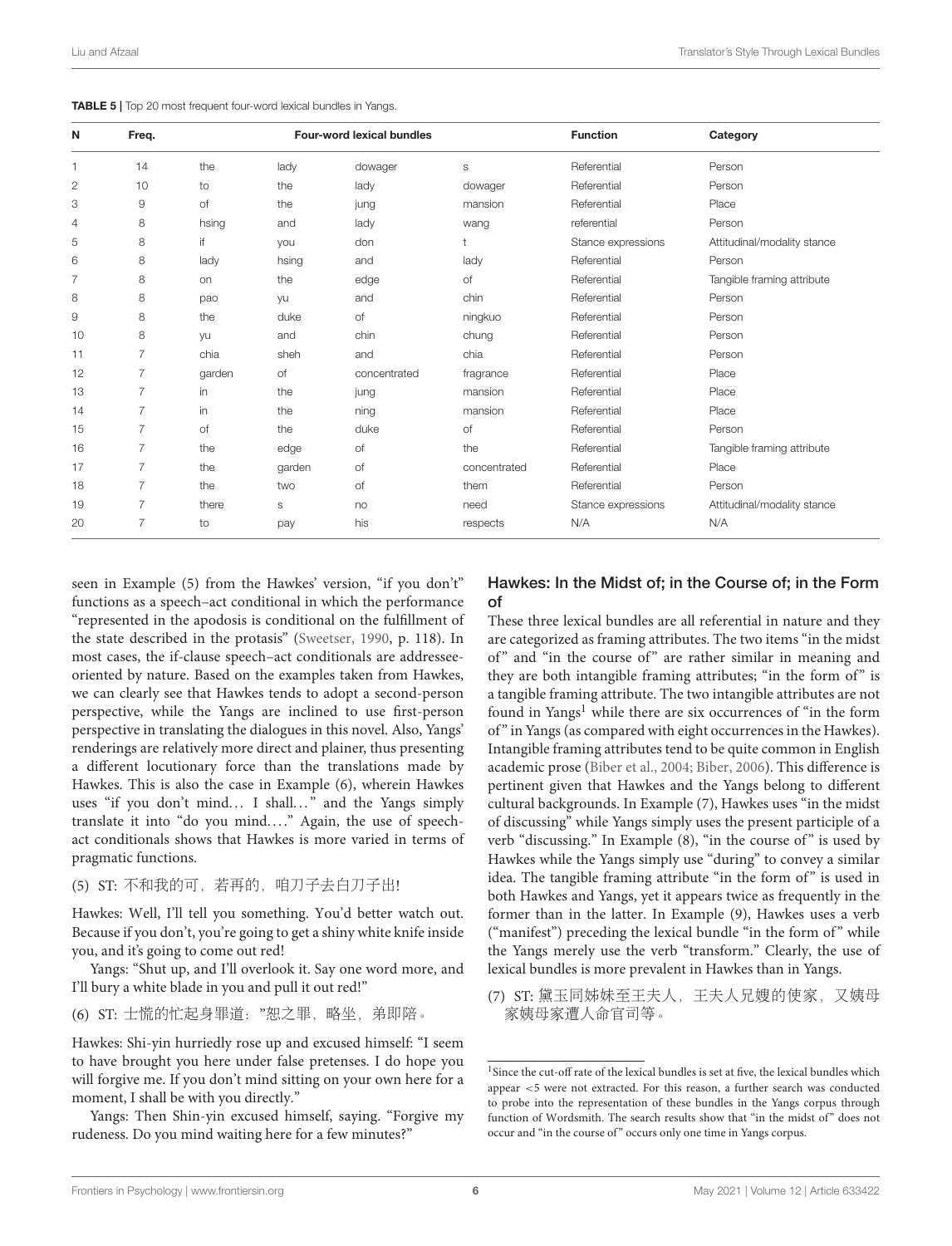Hawkes: When Dai-yu and the girls went to call on lady Wang, they found her in the midst of discussing family affairs with the messengers from her elder brother and his wife and heard talk of their aunt's family in Nanking being involved in a case of manslaughter.

Yangs: To resume, Tai-yu and other girls found Lady Wang discussing family affairs with messengers sent by her brother, and heard that her sister's son was involved in a murder case.

(8) ST: 金氏了半日,把方才在他嫂子家的那一要向秦氏理 的盛,早的都在爪去了。

Hawkes: Mrs. Huang's determination to have things out with Qin-shi, of which she had boasted so valiantly at her sisterin-law's, had, in the course of this outpouring, fled to the far kingdom of java.

Yangs: Aunt Huang's furious determination while with her sister-in-law to have it out with Ko-ching had, during this recital, been scared away into the Sea of Java.

(9) ST: 所之秀,漫所,遂甘露,和,洽然溉及四海。

Hawkes: Moreover, an unused surplus of this pure, quintessential humor, unable to find corporeal lodgement, circulates freely abroad until it manifests itself in the form of sweet dews and balmy winds, aspersed, and effused for the enrichment and refreshment of all terrestrial Life.

Yangs: The over-abundance of this good essence, having nowhere to go, is transformed into sweet dew and gentle breezes and scattered throughout the Four Seas.

#### Hawkes: It Would Be a

The bundle "it would be a" expresses a conditional situation which is hypothetical in nature. The modal verb "would" can be used to talk about a doubtful future situation even if it is not known to be counterfactual. By comparing the two translations in Example (10), we can see that Hawkes' translation is softer in tone than the one by the Yangs, with the latter using the modal verb "will." In comparison to "would," "will" is typically used to talk about simple futurity which expresses the most certainty. In Example (11), Hawkes uses "it would be a journey wasted" while Yangs renders it as "it's no use my going." Again, Hawkes' version is a conditional statement while the one in Yangs is more declarative and direct. This confirms the pervious findings that Hawkes is more varied in terms of pragmatic functions.

(10) ST: 今依傍外祖母及舅氏姊妹去,正好我盼之,何反不 往?

Hawkes: It would be a great weight off my mind to know that you had your grandmother Jia and your uncles' girls to fall back on. I really think you ought to go.

Yangs: If you go to stay with your grandmother and uncles' girls, that will take a great load off my mind. How can you refuse?

(11) ST: 姥姥道:"!可是的,'侯深似海',我是什西,他家 人又不得我, 我去了也是白去的。

Hawkes: "Bless us and save us!" said Grannie Liu. "You know what they say: 'a prince's door is like the deep sea.' What sort of creature do you take me for? The servants there don't know me; it would be a journey wasted."

Yangs: Aiya! The threshold of a noble house is deeper than the sea. And who am I? The servants there don't know me. It's no use my going.

## Hawkes: the Edge of the

The lexical bundle "the edge of the" occurs eight times in Hawkes and seven times in Yangs. It seems that Hawkes and the Yangs adopt a similar approach when using this tangible framing attribute. In fact, this is one of the few bundles with a similar distribution in both Hawkes and Yangs. In most cases, it cooccurs with the noun "kang" (a traditional long sleeping platform made of bricks or other forms of fired clay). The novel is replete with conversations taking place besides the "kang." As far as the number of occurrences is concerned, it might be that the descriptions of tangible locations are likely to be similar despite the translators' cultural differences.

#### (12) ST: 姥姥已在炕沿上坐了。

Hawkes: ... and Grannie Liu sat herself down on the edge of the kang.

Yangs: By now Granny Liu had seated herself on the edge of the kang,

(13) ST: 黛玉站在炕沿上道:"唆什,,我瞧瞧。

Hawkes: "Come here!" said Dai-yu standing on the edge of the Kang. "I'll put it on for you!"

Yangs: "What a commotion!" Tai-yu stood up on the kang. "Come here. Let me see to it."

#### Hawkes: As Soon as They

As a discourse organizer, "as soon as they" occurs seven times in Hawkes, but it is not found in Yangs<sup>[2](#page-6-0)</sup>. However, the threeword bundle "as soon as" does appear in both texts. It appears 34 times in Hawkes and 18 times in Yangs, with the occurrence of the bundle being twice as frequent in the former than in the latter. As a non-idiomatic phrase, "as soon as" can be used to describe two actions or events that happen very quickly one after the other. The immediacy of the event is better described in Hawkes than in Yangs, as is evident in the two examples (Example 14 and 15) provided below:

(14) ST: 一姐入茅堂, 因命玉等先出去。

Hawkes: As soon as they were inside the thatched central building, Xi-feng asked the boys to amuse themselves outside.

Yangs: Once in the thatched house Hsi-feng suggested to Pao-yu that he should amuse himself outside.

(15) ST: 晴雯道:"快提。一送了,我知道是我的,偏我才 吃了,就放在那。

Hawkes: "Don't talk to me about those dumplings!," said Skybright. "As soon as they arrived I realized that they must be

<span id="page-6-0"></span> $^2\rm{Due}$  to the setting of cut-off rate, lexical bundles appearing less than five times are not extracted by Wordsmith. Further analysis using the function shows that this bundle appears two times in Yangs.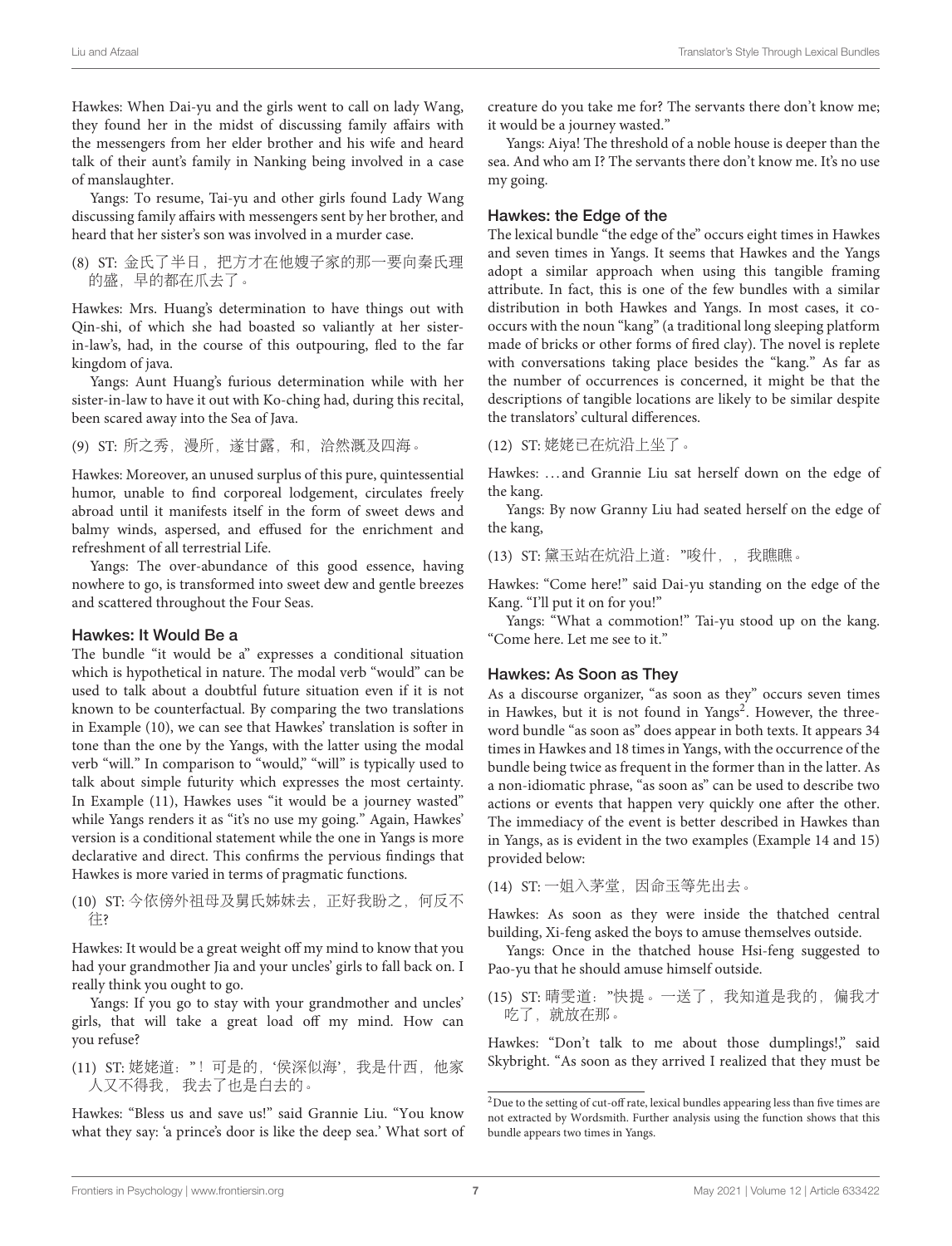for me, but as I'd only just finished eating, I put them on one side meaning to eat them later."

Yangs: "Don't ask!" answered Ching-wen. "I knew at once they were meant for me, but as I'd just finished my breakfast I left them here."

### Hawkes: by the Hand and

The lexical bundle "by the hand and" occurs seven times in Hawkes, but it is not found in Yangs<sup>[3](#page-7-0)</sup>. As a referential bundle, "by the hand" always appears in the verb phrase "take somebody by the hand." In Example (16), "IJ攜手" (literally "take hand") is retained and translated in Hawkes, while this vivid description is omitted in Yangs. In Example (17), the difference is also noticeable when comparing Hawke's version of "Xi-feng took Dai-yu by the hand" and Yangs' version of "Hsi-feng took her hand." It can be seen that the two translations differ in the expression of a possessed body part: in the case of Hawkes, the possessor (Dai-yu) is treated as the object of the verb (took), with the possessed body part expressed in a prepositional phrase (by the hand). On the other hand, in the case of Yangs, the possessed body part is treated as the direct object (her hand) of the verb (took), which is the usual expression in the Chinese language. Based on these two examples, we can see that Yangs' renditions are syntactically closer to the Chinese ST as they evidence the adoption of a word-for-word translation strategy.

(16) ST: 著,便令人送女去,自雨村手至房中。小童茶。

Hawkes: So saying, he called for a servant to take the child indoors, while he himself took Yu-cun by the hand and led him into his study, where his boy served them both with tea.

Yangs: He told a servant to take his daughter inside, and led Yu-tsun into his study, where a boy served tea.

(17) ST: 熙著黛玉的手,上下打了一回,仍送至母身坐下。

Hawkes: Xi-feng took Dai-yu by the hand and for a few moments scrutinized her carefully from top to toe before conducting her back to her seat beside grandmother Jia.

Yangs: Hsi-feng took her hand and carefully inspected her from head to foot, then led her back to her seat by the Lady Dowager.

#### Hawkes: don't Know What

The lexical bundle "don't know what" occurs seven times in Hawkes, but it is not found in Yangs<sup>[4](#page-7-1)</sup>. In Hawkes, "don't know what" is part of the five-word bundle "I don't know what" which occurs five times in the corpus. According to [Biber et al.](#page-9-37) [\(1999,](#page-9-37) p. 989), "I don't know what" is one of the common lexical bundles found to occur in conversation. If we interpret along this line, we can arrive at the conclusion that Hawkes' translations are more colloquial and in a sense more conversation-like, as shown by Examples (18) and (19) below:

(18) ST: 姐道:"不知什原故。

Hawkes: 'I don't know what the reason can be,' said Xi-feng. Yangs: "I wouldn't know," Hsi-feng replied.

(19) ST: 秦笑道:"可是有的。

Hawkes: 'I don't know what you're talking about.' Yangs: "You're just making that up!" protested Chin Chung.

# **DISCUSSION**

Based on the data and analyses described above, some general trends can be observed: (1) Hawkes utilizes many more lexical bundles than Yangs which uses fewer bundles in both frequency and variety, and (2) Yangs adopts a more literal approach in translating the Chinese ST, whereas (3) it is clearly evident that Hawkes' adoption of lexical bundles has imbued his translation with a wider range of stylistic variations. In Hawkes, the stance expression bundles such as I don't know and don't know what help construe a conversational tone; if you don't which involves second personal pronoun sounds more addressee-oriented; the referential bundles in the midst/course/form of and by the hand of bring the focus to some particular attribute of the entity/reality; the discourse organizer bundles at the same time and as soon as they help strengthen the relationship between prior and coming discourse. Yangs has, on the other hand, adopted a smaller range of lexical bundles due to his relatively literal translation approach aiming to be faithful to the source text.

There is a significant difference in the use of lexical bundles in terms of both frequency and variety between Hawkes and the Yangs (see **[Tables 3](#page-3-0)**–**[5](#page-5-0)**). In many cases, high frequency lexical bundles at each length appear as constituents in correspondingly high frequency bundles of the next longer length. As is shown in **[Table 2](#page-2-1)**, the lexical bundles at each length in Hawkes are almost double the length of those in Yangs. The discrepancies can be attributed to a number of factors including but not limited to (1) the translators' language backgrounds, (2) the translation skopos, translation settings, characteristics of the presumed receivers, and (3) the social, political, and ideological milieu in which they lived and worked.

While exploring identities, Hawks used longer sentences than Yangs which is indicative of more prevalent bundle use in Hawkes than in Yangs. The disparity between the two versions can be accounted for by the translators' different language backgrounds. The Yangs collaborated when translating Hongloumeng with the husband orally translating the text and the wife typing the translation on a typewriter [\(Li et al., 2011,](#page-9-41) p. 163). This collaborative translation mode clearly relies more heavily on single words than formulaic language, which directly results in the underrepresentation of lexical bundles in Yangs when compared with Hawkes. On the contrary, David Hawkes was a retired university professor who translated Hongloumeng mainly out of his passion for Chinese literature and sincere fondness for the novel.

Next, with different readership in mind, it is not surpring that Hawkes and Yangs each used different stylistic devices. When Hawkes translated Hongloumeng upon the request of the Penguin publisher in the 1970s, his presumed receivers are

<span id="page-7-0"></span><sup>&</sup>lt;sup>3</sup>Further analysis using shows that the three word bundle "by the hand" appears two times in Yangs.

<span id="page-7-1"></span><sup>4</sup>Further analysis using shows that this bundle occurs three times in Yangs.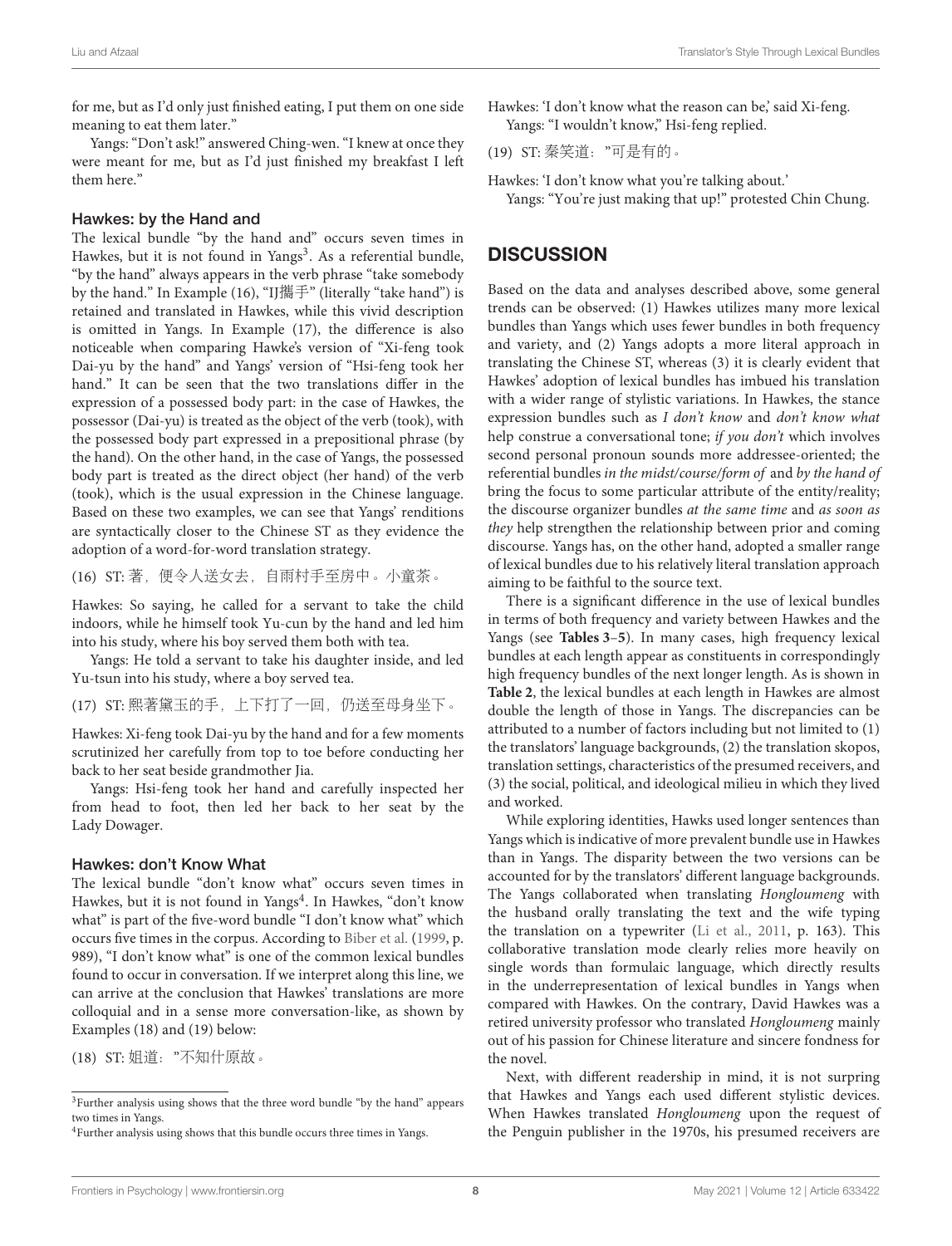English-speaking readers who by large lived in Anglophone countries. As noted in his remark, Hawkes worked his best for his readers to remember those unfamiliar names and follow the story flow with ease [\(Hawkes, 1979,](#page-9-42) p. 20). It is equally unsurprising that Hawkes used a larger number and variety of lexical bundles to recreate a fictional space which is, like in our real world conversations, full of speech acts, framings and involvement. On the contrary, Yangs was appointed with this important duty to present Hongloumeng which is heralded as a classic of Chinese literature to readers in and out of China. His readership is not bound with any country in particular, and many English or even bilingual speakers in China also read his work. Unlike Hawkes who struggled to ensure his readers find Hongloumeng an enjoyable read, Yangs needed not cater to specific readers, thus resulting in a translated text whose lexical bundles is limited in both number and variety.

Finally, The Yang couple were first delegated to translate Hongloumeng in 1961, but their translation activity was disrupted by a number of political movements, in particular the Cultural Revolution (1966–1976) [\(Yang, 2002,](#page-9-43) p. 215). It can be observed that the literal translation approach adopted by the Yangs served as a "shield" to protect against the latent political risks that might arise from an overinterpretation of the text. In fact, this selfcensorship practice at the time has given rise to a number of Chinglish words and phrases such as "roadist" (a person who advocates and preaches a certain doctrine) and "running dogs" (lackey) as a result of literal translation from Chinese. In contrast, Hawkes was not constricted by a similarly turbulent and intense political environment. Thus, it can be argued that he had more room to accommodate the subtle nuances of the novel. This also helps to explain why the translation by Hawkes demonstrates wider stylistic variation with abundant and varied use of lexical bundles as compared with the Yangs translation which adopts a more literal approach that leads to a relative underuse of bundles.

# **CONCLUSION**

This study adopted a corpus-driven approach to investigate the use of lexical bundles in the two translations of the Chinese literary classic Hongloumeng as a feature of translator's style. The findings show that Hawkes exceeds Yangs in presenting a greater number and variety of bundles, thus giving rise to sharp stylistic differences between the two translations of Hongloumeng. The

# **REFERENCES**

- <span id="page-8-5"></span>Aijmer, K. (2009). "'So er I just sort I dunno I think it's just because... ': A corpus study of I don't know and dunno in learners' spoken English." in Corpora: Pragmatics and Discourse: Papers from the 29th International Conference on English Language Research on Computerized Corpora (ICAME 29), eds A. H. Jucker, D. Schreier, and [M. Hundt \(Amsterdam: Rodopi\), 151–168. doi: 10.1163/97890420291](https://doi.org/10.1163/9789042029101_009) 01\_009
- <span id="page-8-0"></span>Baker, M. (1993). "Corpus linguistics and translation studies: implications and applications." in Text and Technology: In Honour of John Sinclair, eds M. Baker, G. Francis and E. Tognini-Bonelli (Philadelphia/Amsterdam: John Benjamins Publishing), 233–252. doi: [10.1075/z.64.15bak](https://doi.org/10.1075/z.64.15bak)

stylistic differences as reflected in the use of bundles can be traced back to the translators' language backgrounds, the translation skopos and the social, political and ideological milieu in which the translations were produced. Since lexical bundles are often seen as building blocks of language, bundle use in different translations of the same original text can provide a useful starting point for exploring the stylistic idiosyncrasies of different translators. It should be noted, however, that the features identified in the current study are limited to this particular text rather than the translation/writing styles of Hawkes and Yangs in general. More research into other translations or even writings of the same translators can be carried out to confirm whether the stylistic features identified in this study are representative of the translators's style. Nonetheless, the current study has demonstrated that corpus-driven statistical and functional analysis of lexical bundles serves as a useful entry point for studying translator's style, thus representing a different methodological route than the one available through traditional corpus methods which make use of parameters such as type-token ratio and sentence lengths. Methodologically speaking, corpus-driven analysis of lexical bundles provides an innovative way to study and identify the stylistic features of different translators.

# DATA AVAILABILITY STATEMENT

Publicly available datasets were analyzed in this study. The data is available in the form of corpus.

# AUTHOR CONTRIBUTIONS

MA contributed in the literature review and overall discussion of the study. KL supervised the project and did quantitative analysis, handing of corpora, and corpus tools of this paper. All authors contributed to the article and approved the submitted version.

# FUNDING

This research was supported by a startup grant A Parallel and Comparable Investigation of Translator's Style in Hongloumeng Translations (Ref: 1-BE1M) from The Hong Kong Polytechnic University.

- <span id="page-8-1"></span>Baker, M. (1995). Corpora in translation studies: an overview and some suggestions for future research. Target 7, 223–243. doi: [10.1075/target.7.2.03bak](https://doi.org/10.1075/target.7.2.03bak)
- <span id="page-8-2"></span>Baker, M. (1996). "Corpus-based translation studies: the challenges that lie ahead." in Terminology, LSP and Translation: Studies in Language Engineering in Honour of Juan C. Sager, ed. H. Somers (Amsterdam/Philadelphia: John Benjamins Publishing), 175–186. doi: [10.1075/btl.18.17bak](https://doi.org/10.1075/btl.18.17bak)
- <span id="page-8-4"></span>Baker, M. (2000). Towards a methodology for investigating the style of a literary translator. Target 12, 241-266. doi: [10.1075/target.12.2.04bak](https://doi.org/10.1075/target.12.2.04bak)
- <span id="page-8-3"></span>Baker, M. (2004). A corpus-based view of similarity and difference in translation. Int. J. Corpus Lingu. 9, 167–193. doi: [10.1075/ijcl.9.2.02bak](https://doi.org/10.1075/ijcl.9.2.02bak)
- <span id="page-8-6"></span>Biber, D. (2006). University Language: A Corpus-Based Study of Spoken and Written Registers. Amsterdam/Philadelphia: John Benjamins Publishing. doi: [10.1075/scl.23](https://doi.org/10.1075/scl.23)